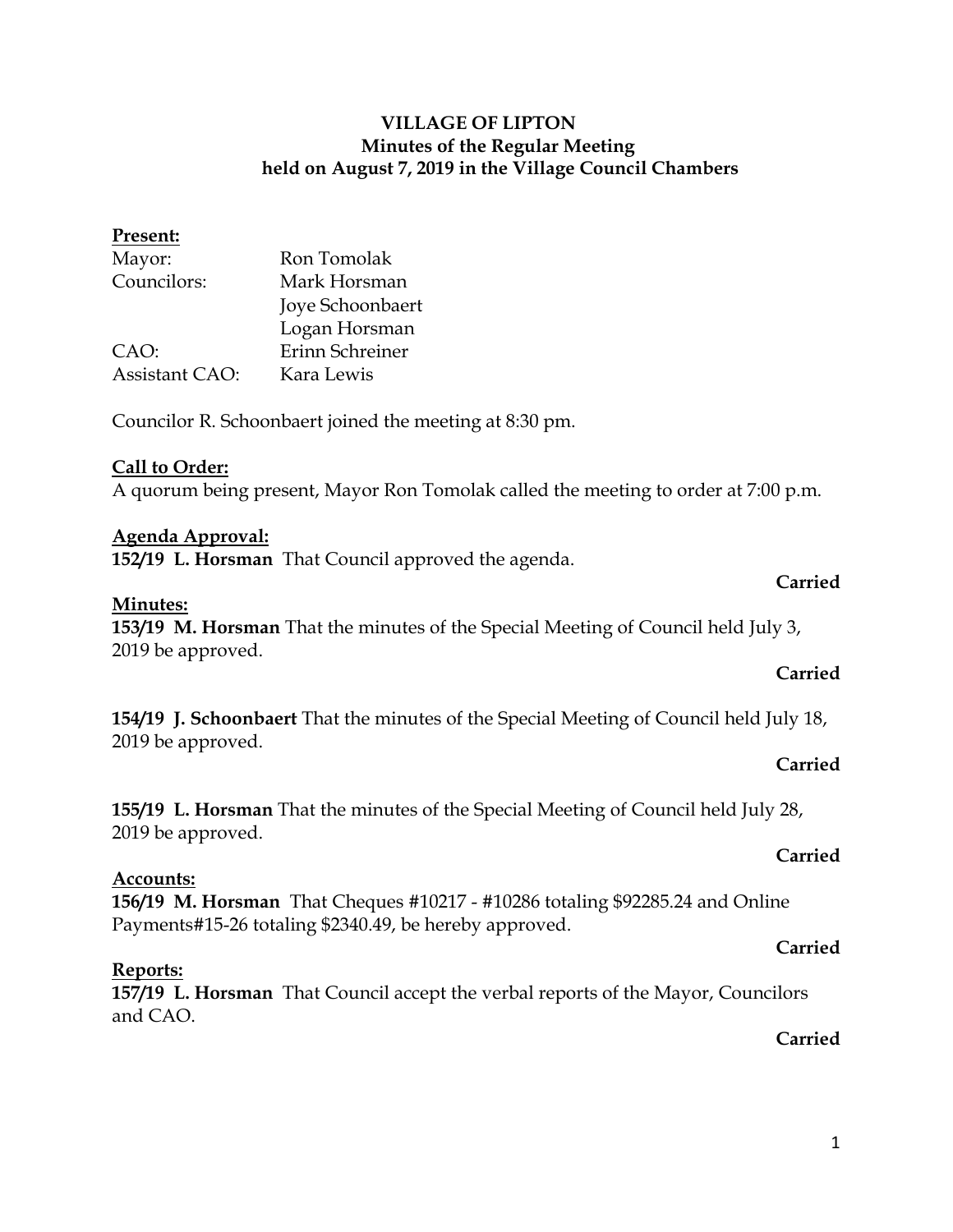# **Old Business: RM of Lipton Fire Agreement Letter**

**157/19 M. Horsman** That Council accepts the RM Fire Agreement as presented and that the CAO send a copy to the RM of Lipton for signing.

# **D. Wesa – Easement Agreement**

**158/19 L. Horsman** That Council acknowledges the Easement Agreement and that the CAO send a copy to D. Wesa for signing.

# **New Business:**

# **July 2019 Financial Statement**

**159-19 J. Schoonbaert** That Council approves the July 2019 Financial Statement, attached to and forming a part of these minutes, as presented.

# **June 2019 Bank Reconciliation Statements**

**160-19 L. Horsman** That Council approves the June 2019 bank reconciliation statements, that are unbalanced, and are attached to and forming a part of these minutes, as presented.

# **EMO Plan – Draft Review**

**161-19 M. Horsman** That Council acknowledges the EMO draft plan as presented and that Council will start compiling information for the CAO to complete the Plan.

# **Bylaw Enforcement Officer Report – July 4, 2019**

**162-19 L. Horsman** That the Bylaw Enforcement Officer's report for July 4, 2019 be accepted as presented.

# **Bylaw Enforcement Officer Report – July 31, 2019**

**163-19 M. Horsman** That the Bylaw Enforcement Officer's report for July 31, 2019 be accepted as presented.

### **Carried**

### **Carried**

# **Carried**

**Carried**

**Carried**

# **Carried**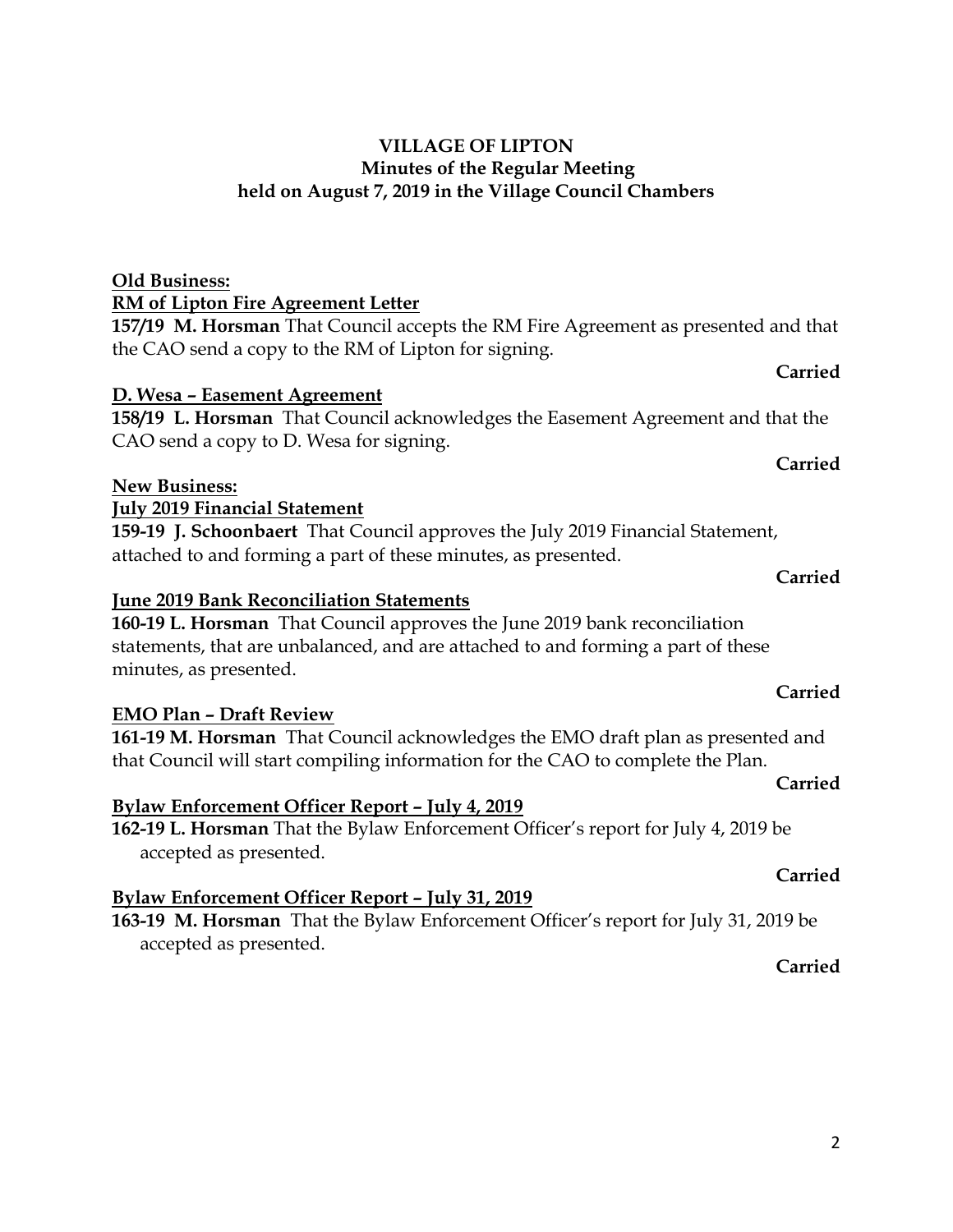# **Bylaw Enforcement – Fines and Cleaning of Property**

**164-19 J. Schoonbaert** That Council instructs the CAO to fine the owner of Lots 11-12, Block 07, Plan P441 \$100.00 due to the contravention of the Order to Remedy #02 and that we hire a junk removal and grass cutting company to clean the property, at the homeowner's expense, in order to become compliant with the Nuisance Abatement Bylaw.

## **Carried**

# **Bylaw Enforcement – Fines and Cleaning of Property**

**165-19 J. Schoonbaert** That Council instructs the CAO to fine the owner of Lot 10, Block 14, Plan 101327374 Ext. 39 \$100.00 due to the contravention of the Order to Remedy #03 and that we write the owners a letter instructing that we will hire a junk removal and grass cutting company to clean the property, at their cost, in order to become compliant with the Nuisance Abatement Bylaw.

# **Bylaw Enforcement – Cleaning of Property**

**166-19 J. Schoonbaert** That Council instructs the CAO to hire a junk removal and grass cutting company to clean the property, at the homeowner's expense, in order to become compliant with the Nuisance Abatement Bylaw due to the contravention of the Order to Remedy #04.

# **Bylaw Enforcement – Fines and Cleaning of Property**

**167-19 J. Schoonbaert** That Council instructs the CAO to fine the owner of Lot 01, Block 15, Plan ER1478 \$100.00 due to the contravention of the Order to Remedy #06 and that we hire a junk removal and grass cutting company to clean the property in order to become compliant with the Nuisance Abatement Bylaw.

# **LAFOIP Policy**

**168-19 R. Schoonbaert** That Council approves the Local Authority Freedom of Information and Protection of Privacy Policy as presented.

# **Progressive Discipline Policy**

**169-19 R. Schoonbaert** That Council approves the Progressive Discipline Policy as presented.

# **Carried**

# **Carried**

**Carried**

## **Carried**